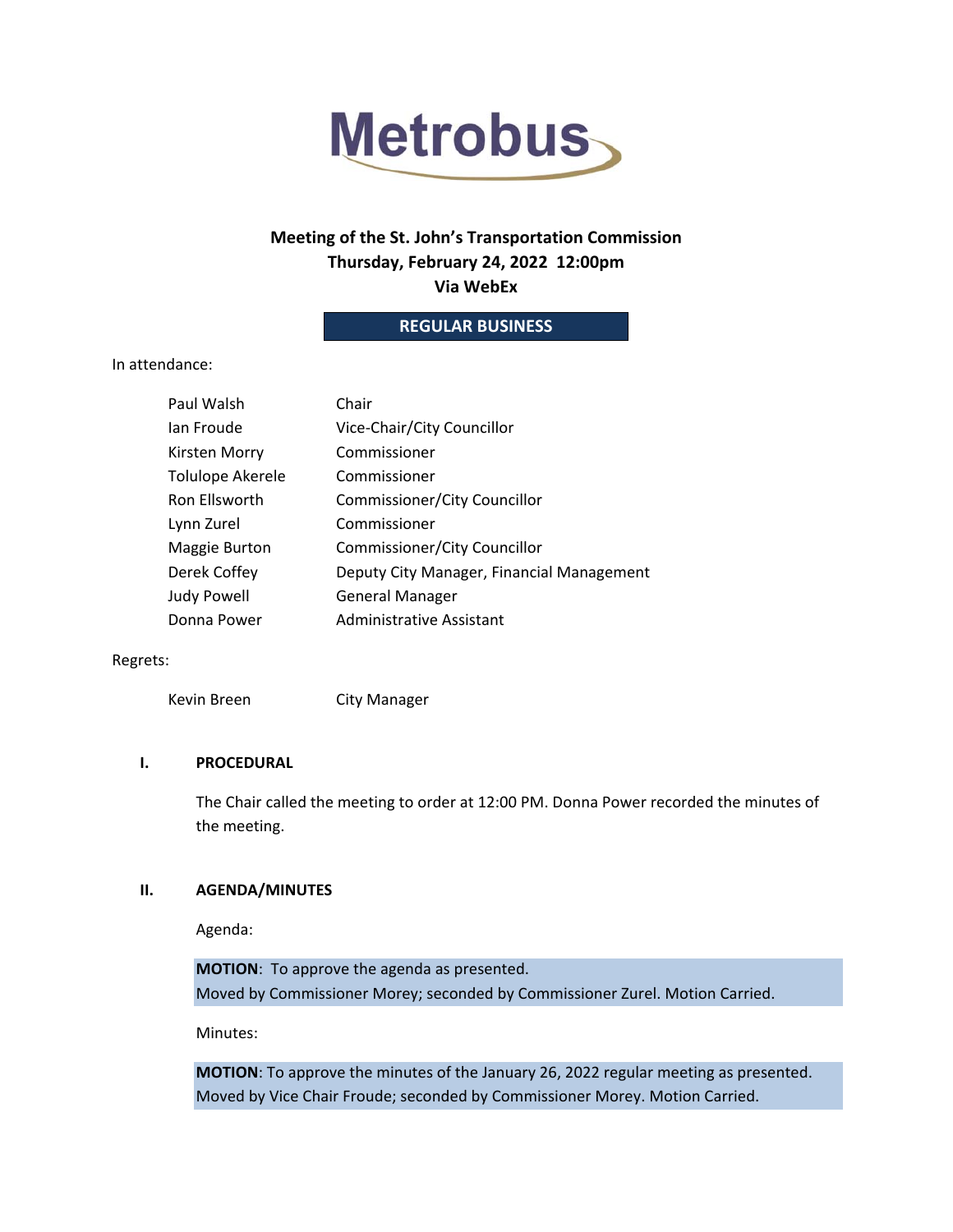#### **III. BUSINESS ARISING**

#### **IV. NEW BUSINESS**

#### **1. General Manager's Report**

The General Manager's Report was introduced as a way to inform agenda items in advance and improve meeting efficiency.

Discussion points arising from the report:

- ‐ Costs associated with the radio system were not included in the 2022 budget as the necessary information was not available at the time the budget was prepared. The budget will need to be adjusted to cover the expense.
- ‐ A yearly fixed number of new shelters is not built into the budget since it is contingent on funding. There is funding in the amount of \$80,000 that is dedicated to shelter work; this is being used to leverage additional funding through federal/provincial/municipal partnerships.
- ‐ Signage has been posted indicating that the shelter (opposite The Gathering Place) will be removed if vandalism/excessive garbage continues. All other options will be considered before removing the shelter.
- ‐ There are 580 GoBus eligibility assessments (for existing customers) currently outstanding. Telus has hired additional staff to support this contract. It is anticipated that the monthly volume of assessments will increase in March. A defined monthly target/minimum and follow‐up reporting from Telus was requested by the Commission to maintain accountability. (Discussion around contractual obligations with Telus was added to the In‐Camera meeting agenda.)
- The General Manager spoke with the interim CEO of the Mary Brown's Centre regarding concerns with the bus shelter in the Convention Centre. The CEO will take the issue to their Board for discussion and will follow up when more information is available.

## **2. Agenda/Meeting Content**

Commissioner Zurel expressed concern that operational matters, which are the responsibility of staff and management, often end up before the Commission for discussion. Such issues can be reported directly to staff and management and should only rise to the Commission level if support or direction is required. The new General Manager's report will allow for more efficient use of the Commission's time.

Other Commission members noted agreement that the focus should be on higher level issues such as policy and strategy, and that the new General Manager's report will support this intention.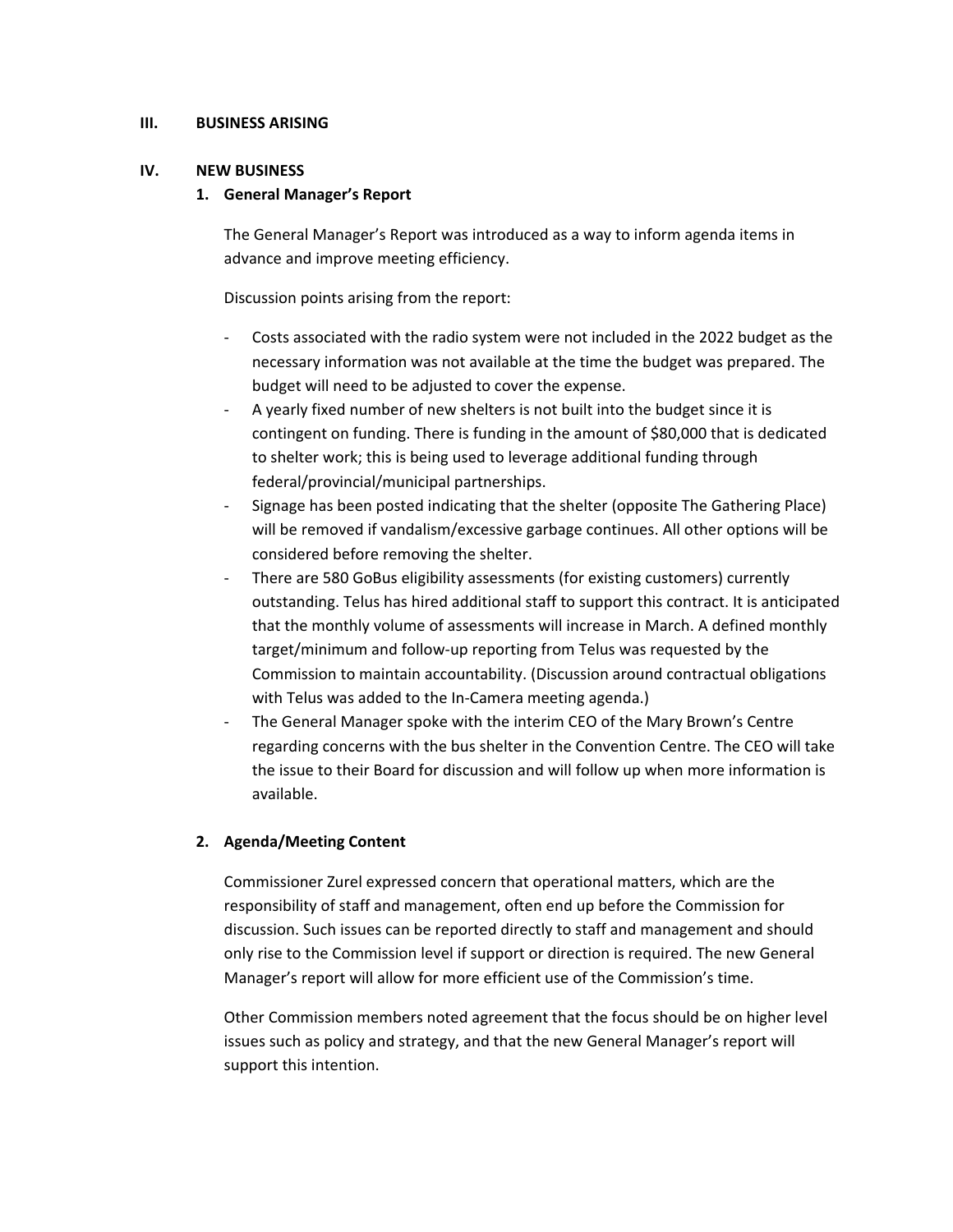## **3. Shelter Van**

The current van used for shelter maintenance is in need of replacement. The cost has been budgeted in 2022. A motion of approval is required to support the funding application through ICIP.

**MOTION**: To apply to the Investing in Canada Infrastructure Program (ICIP) for funding to replace the shelter van.

Moved by Vice Chair Froude; seconded by Commissioner Burton. Motion carried.

# **4. Strategic Directions**

Chair Walsh reviewed some of the goals/directions from the current strategic plan, highlighting some that have been completed and others that are underway.

The General Manager noted that the City is preparing a public document that outlines their strategic goals for 2022, including transit related goals, and they have requested a submission from the Commission as soon as possible.

Ensuing discussion identified several priority areas – a mix of strategic directions and operational goals – including:

- ‐ Establishing ridership and mode‐share goals
- ‐ Increasing accessibility on conventional transit
- ‐ Enhancing paratransit contract
- ‐ Developing an electrification plan
- ‐ Increasing the shelter to bus stop ratio
- ‐ Improving snow clearing

**ACTION**: The General Manager will compile a short list of items to include in the City's document and circulate to the Commission for comment by Monday, Feb 28, 2022.

Subsequent discussion by email yielded the following list of goals which was submitted to the City on February 28, 2022.

Implement select recommendations from the Public Transit Review

- Implementation of an automated onboard stop announcement system to improve accessibility on all Metrobus routes by December 31, 2022
- Improve transit accessibility through installing bus shelters at ten new locations by October 31, 2022
- ‐ Evaluate effectiveness of on demand software for paratransit and identify opportunities for a pilot of on demand service on Metrobus service by September 30, 2022

Other initiatives: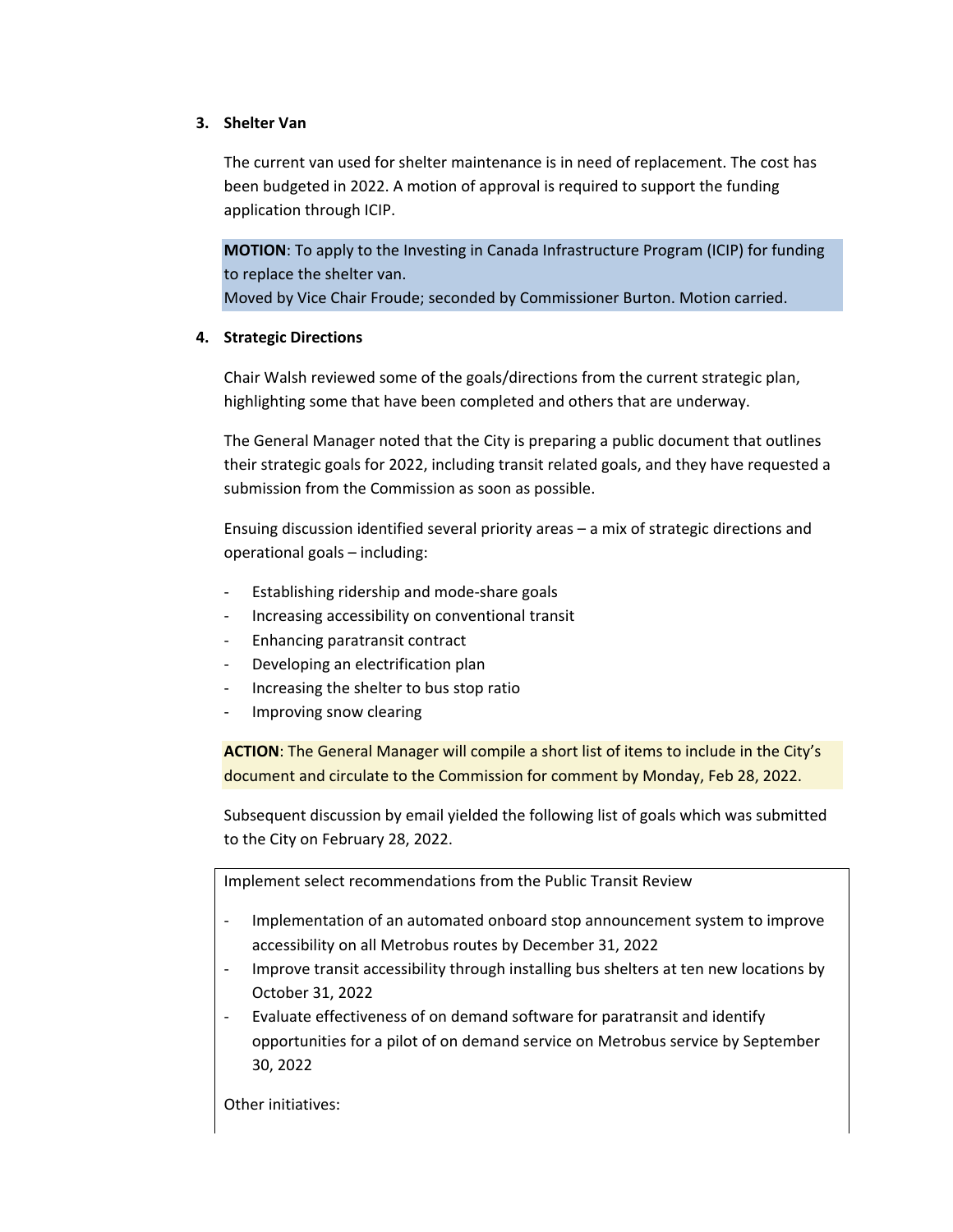- ‐ Completion and adoption of an electrification plan for public transit by September 30, 2022
- ‐ Commence the development of an accessibility plan for transit by September 30, 2022
- ‐ Improve the customer experience through the introduction of new smart card features (mCard and Go-Card) for customers including instant reloading of passes, save my days feature and automatic reloads by March 31, 2022

## **5. Active Transportation Fund**

Commissioner Akerele highlighted a document previously shared with the Commission (*Active Transportation Fund – Applicant Guide*) as a tool to help maximize funds for projects that align with active transportation goals. Funding can be leveraged for projects such as customer surveys to analyze who Metrobus is serving and if expectations are being met. The fund could also be used to purchase such things as benches and shelters.

The General Manager added that there is a need to examine transit's role within the integrated mobility plan for the City. More work will be done in this area in 2023.

## **6. Financial Statements – January 2022**

Commissioner Zurel asked for clarification around the discrepancy between budgeted and actual taxi trips for GoBus, and if it can be inferred that the new system is allowing better utilization of buses than in the past. The General Manager cautioned that it may be premature to draw that conclusion. The difference is more reflective of the reduced ridership level overall.

Commissioner Zurel asked why the percentage of GoBus customers riding Metrobus is higher this year than previously. The General Manager noted that ridership in total is lower. Additionally, people with higher mobility are still using Metrobus while those feeling more vulnerable are not traveling as much.

Commissioner Zurel asked how the Community Bus is being funded given that support from the Commission and Council has not translated into funding. The General Manager noted that an application for funding has been submitted through ICIP, but to date no response has been received. Vice Chair Froude requested that the Marketing Committee be engaged to examine how ridership on the Community Bus can be increased.